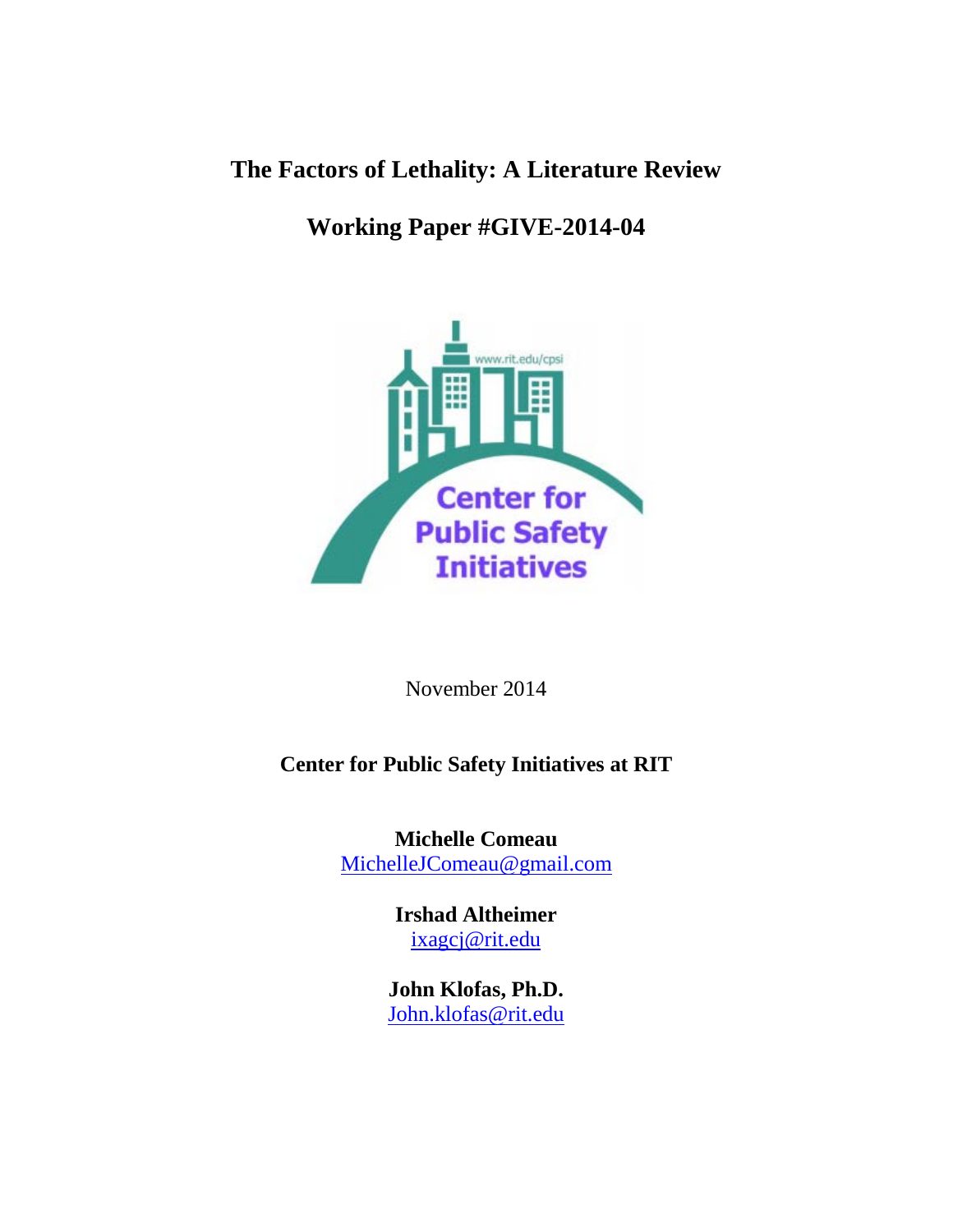Rochester, NY is one of seventeen sites selected for the Gun Involved Violence Elimination (GIVE) initiative, which is funded by the New York State Division of Criminal Justice Services. GIVE sites will incorporate up to six evidence-based practices (street outreach, problem oriented policing, hot spot policing, crime prevention through environmental design, procedural justice, and focused deterrence) to develop a multi-component strategy targeting gun violence.

The Center for Public Safety Initiatives is developing a series of working papers that focus on gun violence and the many ways it impacts the City of Rochester and Monroe County. This is the second paper in the series, and it examines the state of literature relating to the situational factors of gun violence.

#### **Introduction**

The study of the situational factors surrounding lethality has predominantly focused on the presence of firearms: do guns increase the likelihood of lethality, or will violent people create lethal outcomes regardless of the weapons at their disposal (Felson & Messner, 1996; Zimring, 1968)? In the last two decades, this research has expanded to examine not just how weapons influence lethal events but how a myriad of situational, behavioral, and contextual factors can impact lethality (Weaver et al., 2004). The following paper reviews some of this research.

#### **Weapon Instrumentality**

Weapon instrumentality is a hypothesis proposing that offenders, typically, do not have an unequivocal intent to kill (Zimring, 1968). Lethal outcomes are based on chance circumstances surrounding the act, and death is largely due to the weapon used (Felson and Messner, 1996; Zimring, 1968). It has been argued that the proliferation of firearms increases the lethality of violent events, as there is a higher likelihood that the offender will use a firearm as opposed to another weapon or no weapon during the act (Cook, 1991; Zimring & Hawkins, 1997).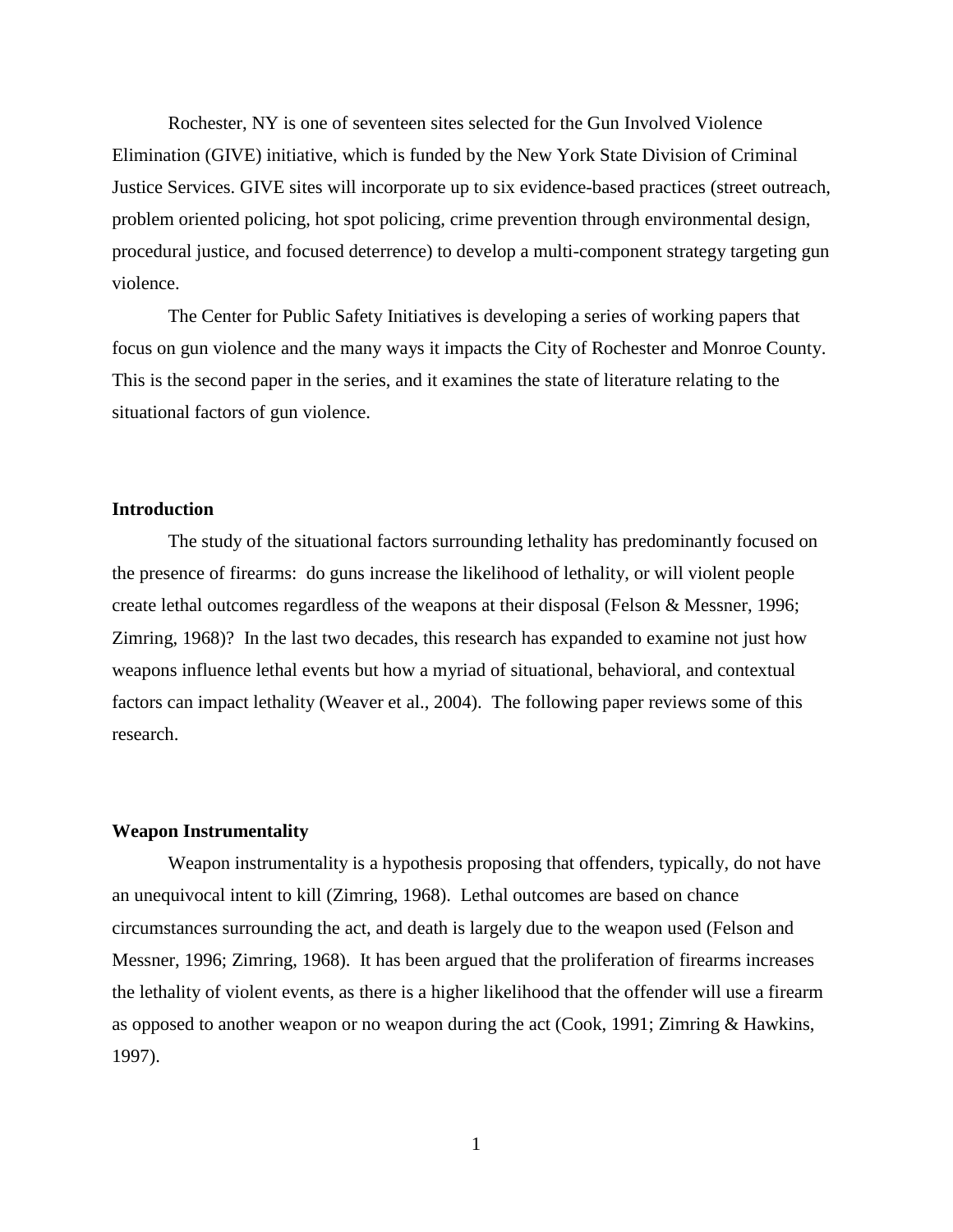Further, firearms can facilitate violent crime. Unlike most weapons, a gun can inflict injury at a distance and makes it easier to assault multiple victims at once (Kleck and McElrath, 1991). Firearms may also provide the instigator with both the courage and an "antiseptic" means of engaging in violence and – potentially – the means of obtaining their end goal without engaging in more direct forms of violence (Kleck and McElrath, 1991; Phillips and Maume, 2007). Philips and Maume considered offender intent and weapon lethality when interviewing 100 men imprisoned for homicide and aggravated assault (2007). Of the incidents where the offenders had a firearm, 75% turned violent, versus 24% when the offender was unarmed (Philips and Maume, 2007). In considering only the incidents where the respondent did not have a gun at all or already had a gun on his person (as opposed to incidents in which the offender obtained the firearm after the dispute initiated), 69% of already-armed respondents resorted to violence versus 33% of unarmed respondents (Philips and Maume, 2007). Ultimately, the researchers found that after eliminating instances where the offender obtained a firearm following the initiation of a dispute and controlling for level of anger, the relationship between guns and violence was weakened (Phillips and Maume, 2007).

Whatever the motive may be, the weapon instrumentality effect proposes that the use of firearms increases the likelihood of death relative to other weapons (e.g. knives, blunt objects, personal weapons) – a finding that has been supported in the literature (Wells and Horney, 2002). In their analyses of stranger violence in the National Crime Survey (NCS) and Supplemental Homicide Report (SHR), Kleck and McElrath found that – when injuries existed – firearms were most likely to result in death (1991). Conversely, the more lethal the weapon used, the less likely it would inflict an injury. The presence of a firearm was often enough to achieve a criminal goal without inflicting injury (Kleck and McElrath, 1991).

Felson and Messner used NCS and SHR data in their analysis of stranger and nonstranger assaults and homicides (1996). They too found that lethal outcomes were more likely to occur when the assailant used a gun compared to other weapons (Felson and Messner, 1996). Wells and Horney used self-reported data from incarcerated males to examine over 2,000 violent and potentially violent incidents (2002). They found a decrease (58%) in the odds of a non-lethal injury occurring when a respondent was attacked with a firearm; however, the odds of serious injury increased sixty-fold (Wells and Horney, 2002).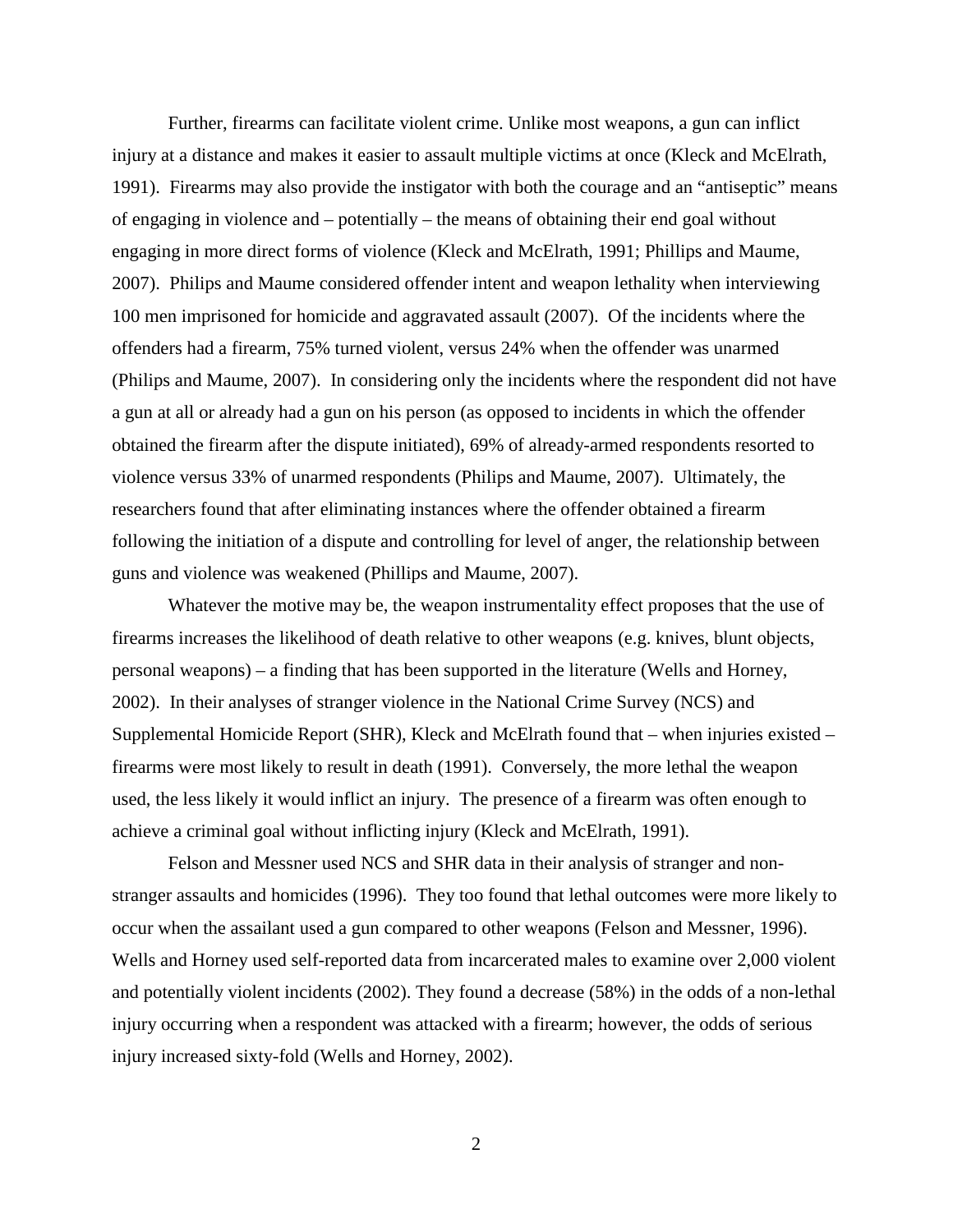#### **Situational Factors of Lethality**

Violence is dynamic. Characteristics of the offender, victim, and the behavioral, social and environmental context surrounding an event all help shape the outcome of violence (Meier, Kennedy, & Sacco, 2001; Miethe and Meier, 1994; Weaver, 2004). Consider how the physical location, the relationship between the victim and offender, and the behavioral setting all hold importance when considering violent interactions: crime is not evenly distributed across a location. There are concentrations within certain areas; a person has a higher risk of victimization in these "hot spots" compared with other locations (Braga, Papachristos, & Hureau, 2010; Sherman, Gartner, & Buerger, 1989; Miethe and Meier, 1994; Weisburd, Groff, & Yang, 2012). Further, the behavioral setting establishes predisposing and precipitating factors (e.g. escape routes, access to weapons, the presence of third parties) and facilitates the interaction between the offender, victim, and the environment.

The interpersonal relationship and cultural similarity of the victim and offender may shape the motivation for the crime. The interpersonal and cultural relationship between victim and offender is considered by Rennison, Jacques, and Berge in their theory of social distance (2011). This theory proposes that the potential for lethality in a violent event increases if the interpersonal relationship is weaker and if the cultural background between victim and offender is less similar (Rennison, Jacques, and Berge, 2011). Analyzing data from the National Crime Victimization Survey, Rennison et al. found that when victim and offender were less familiar with each other or were culturally dissimilar, there was a greater potential for lethality in violent interactions (Rennison et al., 2011). On the contrary, while not expressly testing cultural distance, Nielsen, Martinez, and Rosenfeld found that intra-ethnic incidents had a greater likelihood of ending in death than inter-ethnic incidents among Whites, Blacks, and Latinos in Miami, Florida (2005). Race is perhaps a weak predictor of cultural values and beliefs compared to, say, whether both victim and offender are in a gang, have criminal histories, or are known to one another. Past behaviors appear more predictive of violent outcomes than basic demographics.

Individuals with low self-control or who internalize street code values that suggest the willingness to use violence to maintain respect may be more likely to respond violently to perceived provocations (Anderson, 1999; Gottfredson and Hirschi, 1993; Wilkinson, 2009).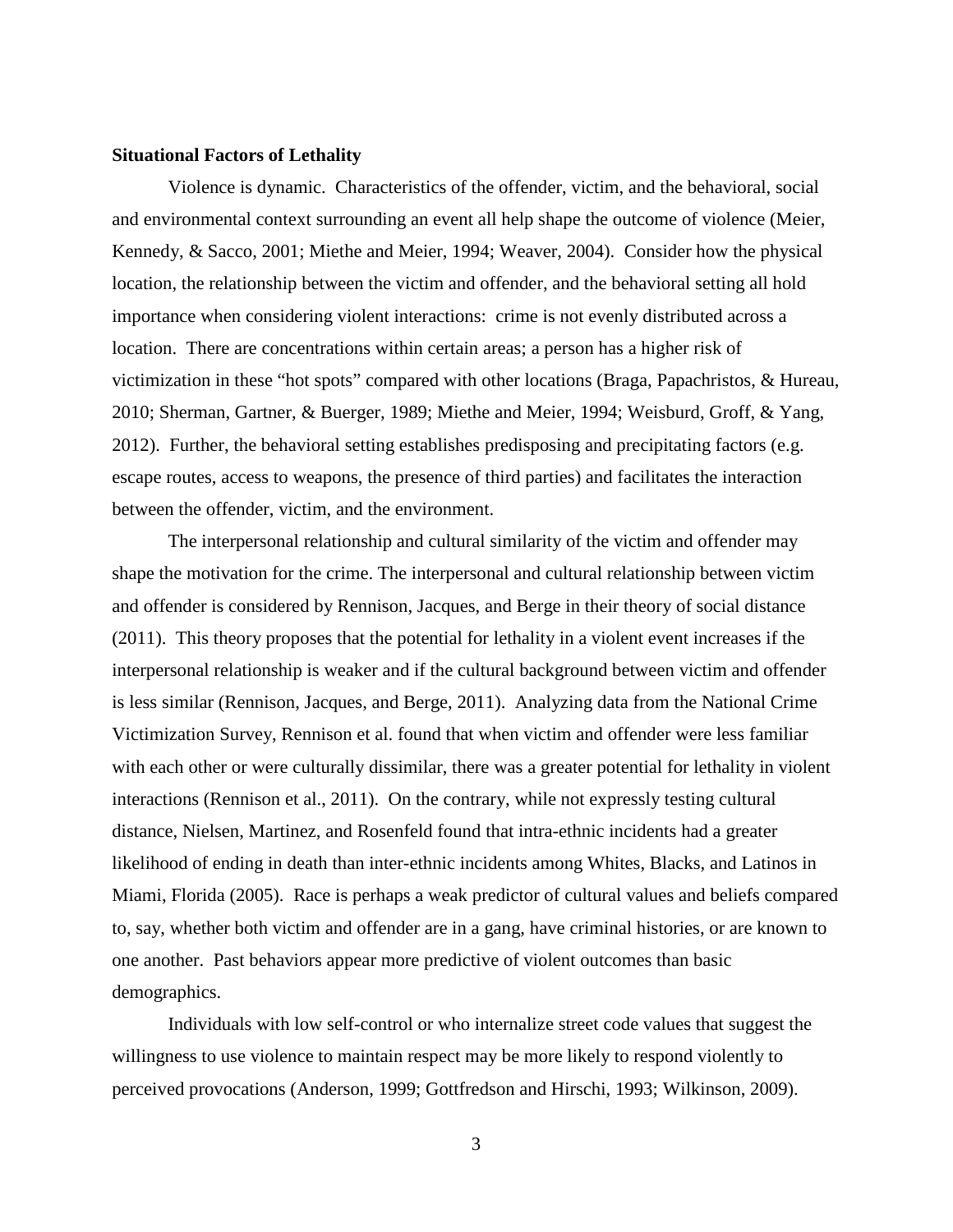Likewise, individuals may engage in behaviors that increase their risk of victimization (Meier and Meithe, 1993). In an analysis of the lethal event process, Ganpat, van der Leun, and Nieuwbeerta, found that victim characteristics shaped the process and outcome of lethal events, from insult, to threat, to violence, to homicide (2013). Several situational and behavioral characteristics of the victim (e.g. victim precipitation, alcohol use) significantly increased the likelihood of an interaction turning lethal (Ganpat, van der Leun, and Nieuwbeerta, 2013). Weaver, Clifford-Wittekind, Huff-Corzine, Corzine, Petee, and Jarvic analyzed data from the National Incident-Based Reporting system and found victim age and sex to be significantly predictive of lethality, with older and male victims more likely to have a violent encounter turn lethal than younger or female victims (2004).

Wells and Chermak examined victim characteristics in great detail, collecting self-report data from over 200 felony probationers on victimization in gun-related and non-gun related incidents (2011). Documented involvement with firearms was the strongest predictor for being in a serious gun victimization (Wells and Chermak, 2011). Probationers who were recently arrested, committed a drug offense, thought they were at risk for contact with the criminal justice system, committed a personal offense, or reported illegally possessing or carrying a firearm were at a significantly greater risk of gun victimization (Wells and Chermak, 2011). Contrary to expectation, gang members were not at a significantly higher risk of being gun-violence victims (Wells and Chermak, 2011).

#### **Offender Intent**

There is considerable debate among criminologists about the role that criminal intent plays in the outcomes of gun violence. Some suggest that offender intentions are somewhat ambiguous, with most offenders intending to harm, but not necessarily kill, the victim (Zimring and Hawkins, 1997). An alternative perspective is that the weapon used reflects the intent of the offender to do harm. Thus, a gun fatality is interpreted as the result of a greater intent to kill (Felson and Messner, 1996).

Research in this area has sought to understand offender criminal intent under the assumption that intent to harm or kill is often shaped by situational and contextual factors. Offenders, while not necessarily possessing all information relevant to the event, may decide to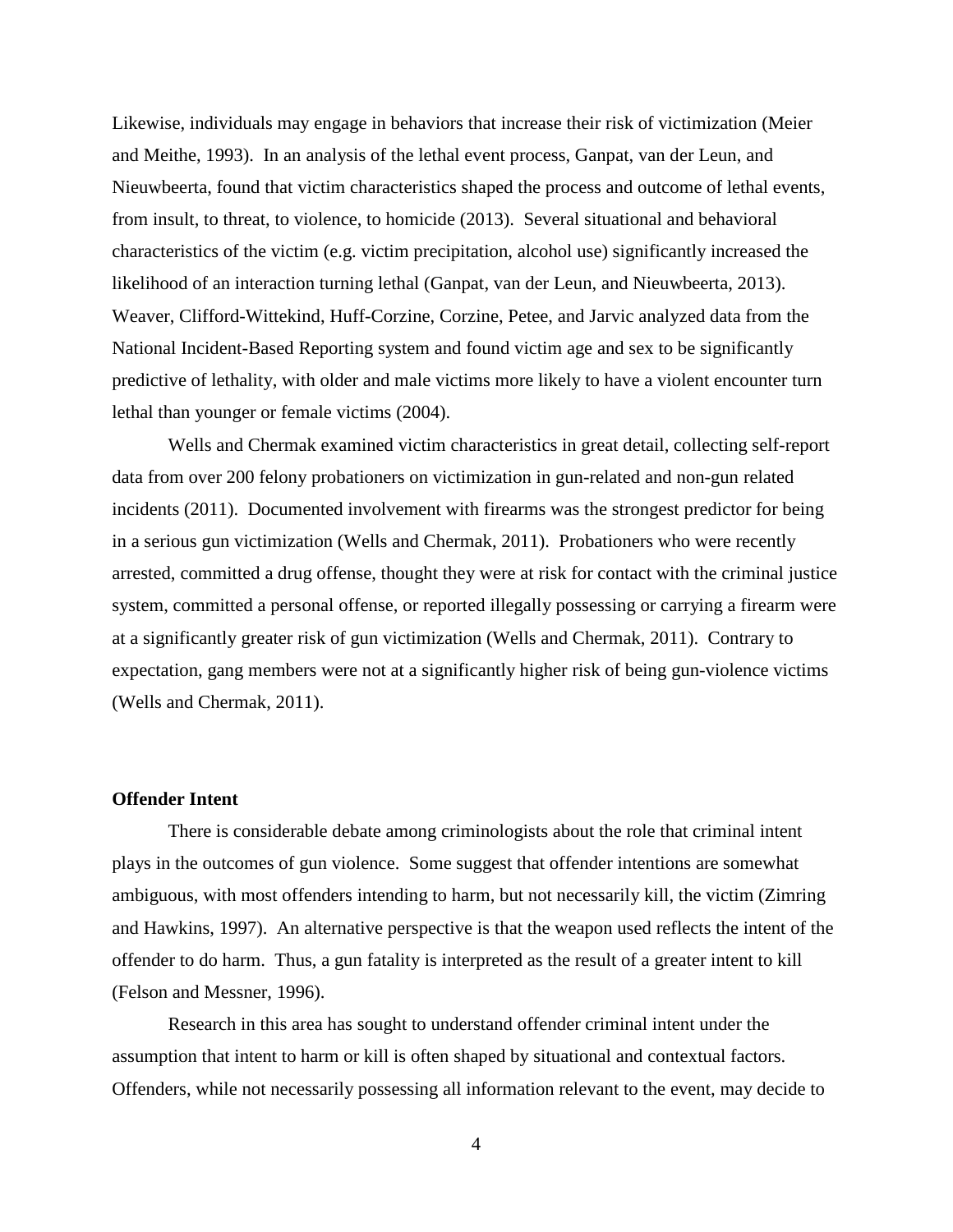kill a victim in response to certain situational cues or victim characteristics. For example, Felson and Messner found that certain victim characteristics influenced lethality in violent encounters (1996). Black and male victims were more likely to be killed than white or female victims; encounters with single offenders were more likely to have lethal outcomes than encounters with multiple offenders (Felson and Messner, 1996). Felson and Messner concluded that tactical concerns, fear of retribution, desire to eliminate rivals, and the desire to gain status increases the likelihood that an offender will have lethal intent during a violent altercation (1996).

#### **Conclusion**

As indicated, the relationship between offender intent, context-specific situations, victim and offender characteristics, and weapon lethality is complex. In the coming months, working papers will be developed that look at gun crime in Rochester and the situation-specific characteristics of these events.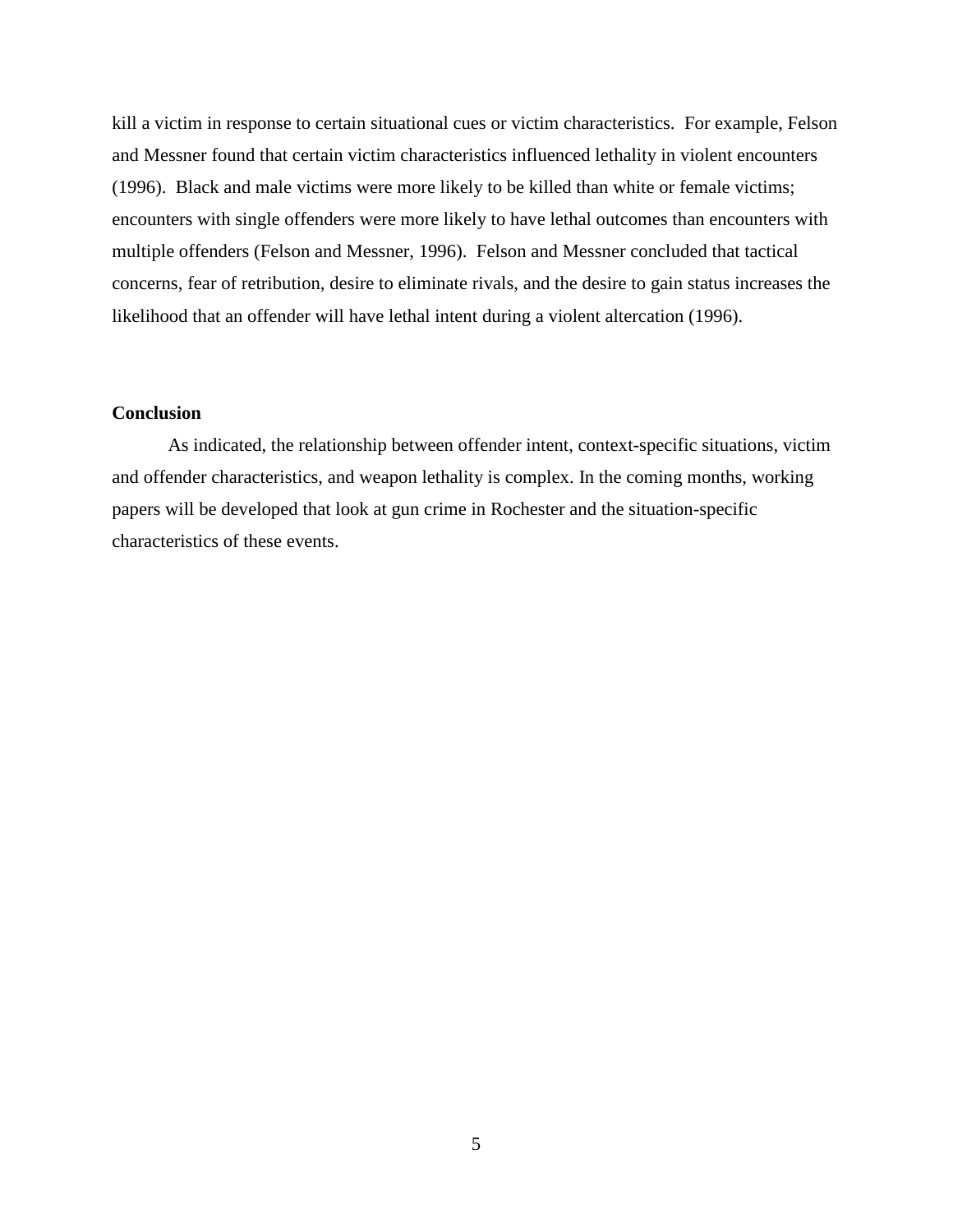#### References

Anderson, E. (1999). *Code of the street*. New York: Norton.

- Braga, A. A., Papachristos, A. V., & Hureau, D. M. (2010). The concentration and stability of gun violence at micro places in Boston, 1980–2008. *Journal of Quantitative Criminology*, *26*(1), 33-53. doi: DOI 10.1007/s10940-009-9082-x
- Cook, P. J. (1991). The technology of personal violence. In M. Tonry (Ed.), *Crime and justice: A review of research* (pp. 1-72). Chicago: University of Chicago Press.
- Felson, R. B., & Messner, S. F. (1996). To kill or not to kill? Lethal outcomes in injurious attacks. *Criminology*, *34*(4), 519 – 545.
- Ganpat, S. M., van der Leun, J., & Nieuwbeerta, P. (2013). The influence of event characteristics and actors' behaviour on the outcome of violent events: Comparing lethal with non-lethal events. *The British Journal of Criminology*, *53*, 685-704.
- Gottfredson, M., & Hirschi, T. (1993). A general theory of crime. Stanford, CA: Stanford University Press.
- Kleck, G., & McElrath, K. (1991). The effects of weaponry on human violence. *Social Forces*, *69*(3), 669-692.
- Meier, R. F., Kennedy, L. W., & Sacco, V. F. (Eds.). (2001). *The process and structure of crime: criminal events and crime analysis* (Vol. 9). Transaction Publishers.
- Meier, R. F., & Meithe, T. D. (1993). Understanding Theories of Criminal Victimization. In M. Tonry (Ed.), Crime and Justice (Vol. 17, pp. 459-499). Chicago: University of Chicago Press.
- Miethe, T. D., & Meier, R. F. (1994). Crime and its social context: Toward an integrated theory of offenders, victims, and situations. Albany, NY: State University of New York Press.
- Nielsen, A.L., Martinez, R., & Rosenfled, R. (2005). Firearm use, injury, and lethality in assaultive violence: An examination of ethnic differences. *Homicide Studies, 9*(2), 83- 108.
- Phillips, S., & Maume, M. O. (2007). Have gun will shoot? Weapon instrumentality, intent, and the violent escalation of conflict. *Homicide Studies*, *11*(4), 272-294.
- Rennison, C.M., Jacques, S., & Berg, M.T. (2011). Weapon lethality and social distance: A national test of a social structural theory. *Justice Quarterly, 28*(4), 576-605.